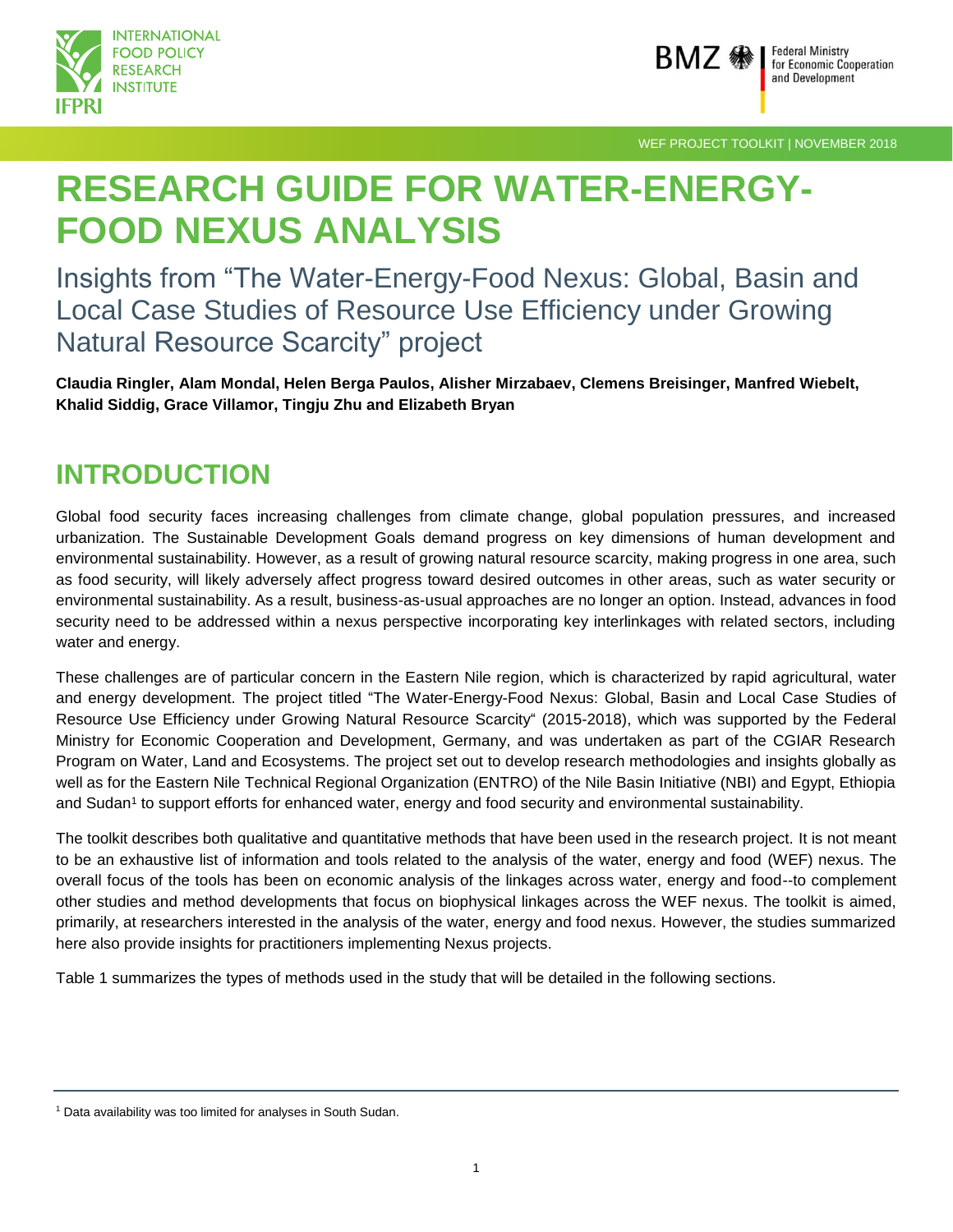### **Table 1** Methods used in this Project

|           | <b>Methods</b>                                                                            | Geography                                | <b>Nexus</b>                               | <b>Reference</b>                                                                     |
|-----------|-------------------------------------------------------------------------------------------|------------------------------------------|--------------------------------------------|--------------------------------------------------------------------------------------|
|           | <b>Qualitative Methods</b>                                                                |                                          |                                            |                                                                                      |
| $\bullet$ | Electronic survey                                                                         | Egypt, Ethiopia, Sudan                   | Water, Energy Food                         | Berga et al. (2017)                                                                  |
|           | Key Informant Interviews                                                                  | Egypt, Ethiopia, Sudan                   | Water, Energy, Food                        | Berga et al. (2017)                                                                  |
|           | <b>Focus Group Discussions</b>                                                            | Ethiopia                                 | Energy, Food, Land                         | Villamor et al. (2018)                                                               |
|           | <b>Quantitative Methods</b>                                                               |                                          |                                            |                                                                                      |
| $\bullet$ | Computable General Equilibrium<br>(CGE) Modeling cum Partial<br>Equilibrium (PE) Modeling | Global                                   | Water, Energy, Food                        | Ringler et al. (2016)                                                                |
|           | <b>CGE Modeling</b>                                                                       | Ethiopia, Egypt, Sudan                   | Water, Food, Climate<br>Change             | Siddig et al. (2018);<br>Al-Riffai et al. (2017);<br><b>Wiebelt (2017)</b>           |
|           | Energy systems modeling<br>(MARKAL/TIMES/LEAP/GAMS)                                       | Ethiopia, Egypt, Eastern<br>Nile         | Energy                                     | Mondal et al. (2017,<br>2018, under review);<br>Mirzabaev et al. (un-<br>der review) |
|           | Hydro-Economic Modeling (HEM)                                                             | Eastern Nile (Egypt,<br>Ethiopia, Sudan) | Water, Energy (partial),<br>Food (partial) | Berga et al. (2019)                                                                  |
|           | Gendered Agent-based modeling                                                             | Ethiopia (sub-national)                  | Food, Energy                               | Villamor (under review)                                                              |
|           | Econometric analyses                                                                      | Ethiopia (sub-national)                  | Energy, Food, Water                        | Mirzabaev et al.<br>(2018). Mimeo.                                                   |

**Source:** Authors.

# **QUALITATIVE METHODS**

Qualitative data are generally collected to help understand complex topics, to contextualize quantitative findings or to explore topics in greater depth than is feasible through surveys where answer choices are pre-set and constrained. Depending on the method used, it also allows for a more interactive conversation both between the respondent and interviewer or the interviewer and a group of respondents. The benefits of using qualitative tools include the ability to capture details that may not be evident from numbers and statistics. For example, respondents may be more able to express themselves and to discuss topics that are of importance to them than in pre-structured questionnaires. At the same time, the interviewer can explore interesting issues that merit further discussion. On the other hand, structuring and analyzing the data collected can provide challenges for the researchers tasked with extracting relevant insights, conclusions and recommendations. The following tool description includes a brief overview of the tool, followed by a list of benefits and challenges in use, a description of the use of the tool in this project, and a list of outputs from the project using the tool in question as well as other resources that have used the same tool (generally in a different context).

# **Electronic surveys (E-surveys)**

Key informants are individuals that have specialized knowledge on a specific topic of interest. They are able to speak on behalf of a group and have an overview over issues that might otherwise be difficult to gather information on. They are usually interviewed individually with a semi-structured open-ended series of questions.

## **Benefits:**

- ► Allows to quickly reach a relatively large number of potential respondents from various sectors, such as the WEF sectors
- ► Cost-efficient way to sample across large areas, such as entire countries or large river basins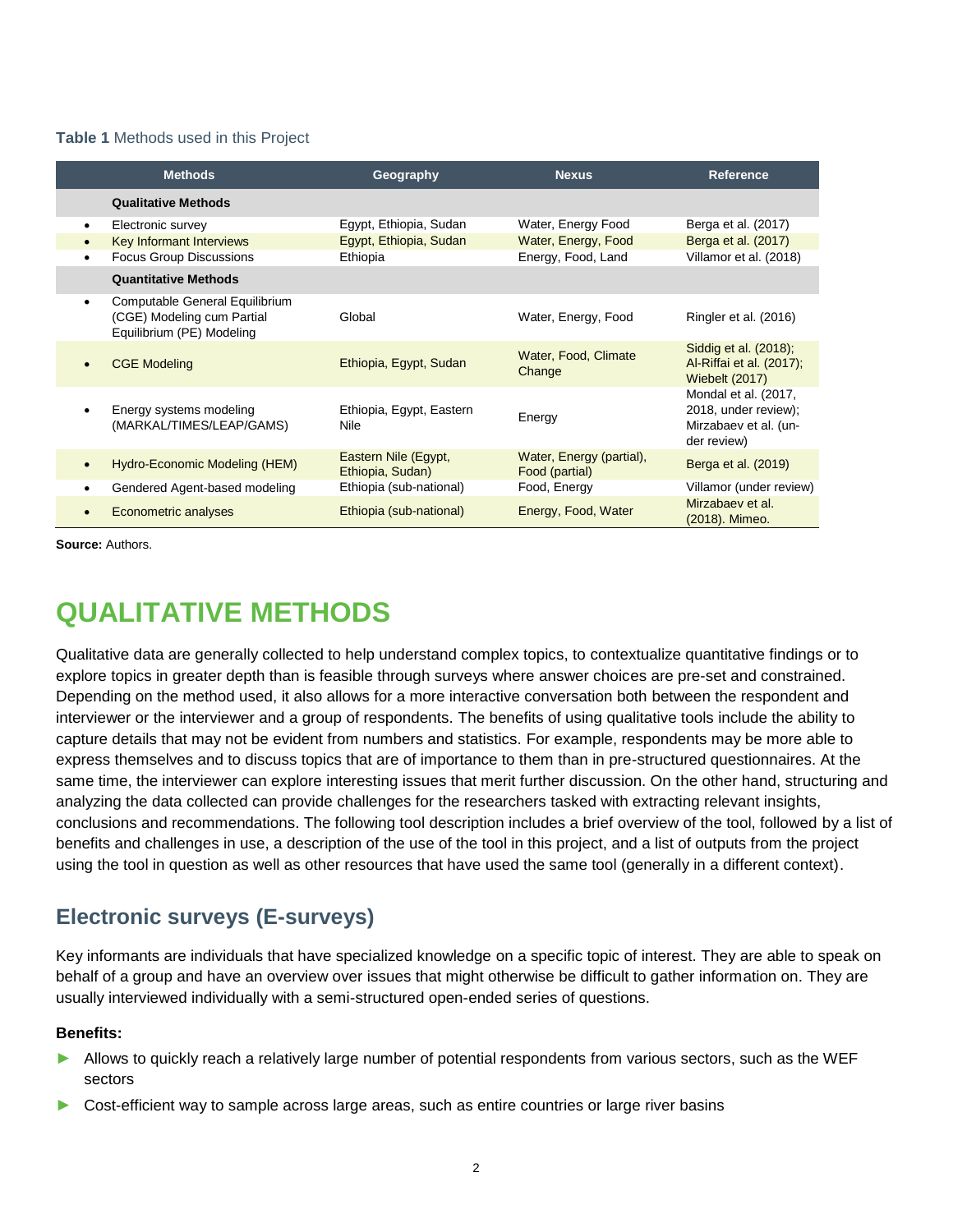# **Challenges:**

- ► Responses are skewed to those with good internet access and those with an affinity to respond to online surveys; as such responses need to be treated with caution
- ► To reach respondents, e-surveys typically need to be translated into national or even local languages to ensure adequate response numbers
- ► In some societies and contexts e-survey response levels are very low

In this project, an electronic survey was implemented to reach key stakeholders in the water, energy and food sectors in Egypt, Ethiopia and Sudan. The protocol of the e-survey can be found in Berga et al. (2017).

# **Resources**

## Project Resource:

Berga, H., C. Ringler, E. Bryan, H El Didi and S. Elnasikh. 2017. Addressing Transboundary Cooperation in the Eastern Nile through the Water-Energy-Food Nexus: Insights from an E-survey and Key Informant Interviews. *[IFPRI Discussion Paper No. 1655](http://ebrary.ifpri.org/cdm/ref/collection/p15738coll2/id/131342)*. Washington, DC: IFPRI.

## Related Resource:

Bryan, E., Q. Bernier, M. Espinal and C. Ringler. 2018. Making climate change adaptation programmes in sub-Saharan Africa more gender responsive: insights from implementing organizations on the barriers and opportunities. *[Climate and Development](http://dx.doi.org/10.1080/17565529.2017.1301870)* 10(5): 417-431.

# **Key Informant Interviews (KII)**

Key informants are individuals that have specialized knowledge on a specific topic of interest. They are able to speak on behalf of a group and have an overview over issues that might otherwise be difficult to gather information on. They are usually interviewed individually with a semi-structured open-ended series of questions.

## **Benefits:**

- ► Allows to sample purposefully among large populations
- ► Individuals with expertise can provide an overview on a topic or help fill gaps
- ► Allows to bring in views from different sectors, for WEF Nexus analyses, and for complex, cross-sectoral challenges, in general

#### **Challenges:**

- ► It can be difficult to identify relevant key informants
- ► Individuals are sometimes difficult to reach
- ► While KII allows for purposeful sampling, key stakeholders or stakeholder groups might be excluded

In this project, KII were implemented in Egypt, Ethiopia and Sudan with e-survey respondents who were willing to provide more in-depth insights on water-energy-food linkages in the three countries as well as among the three countries.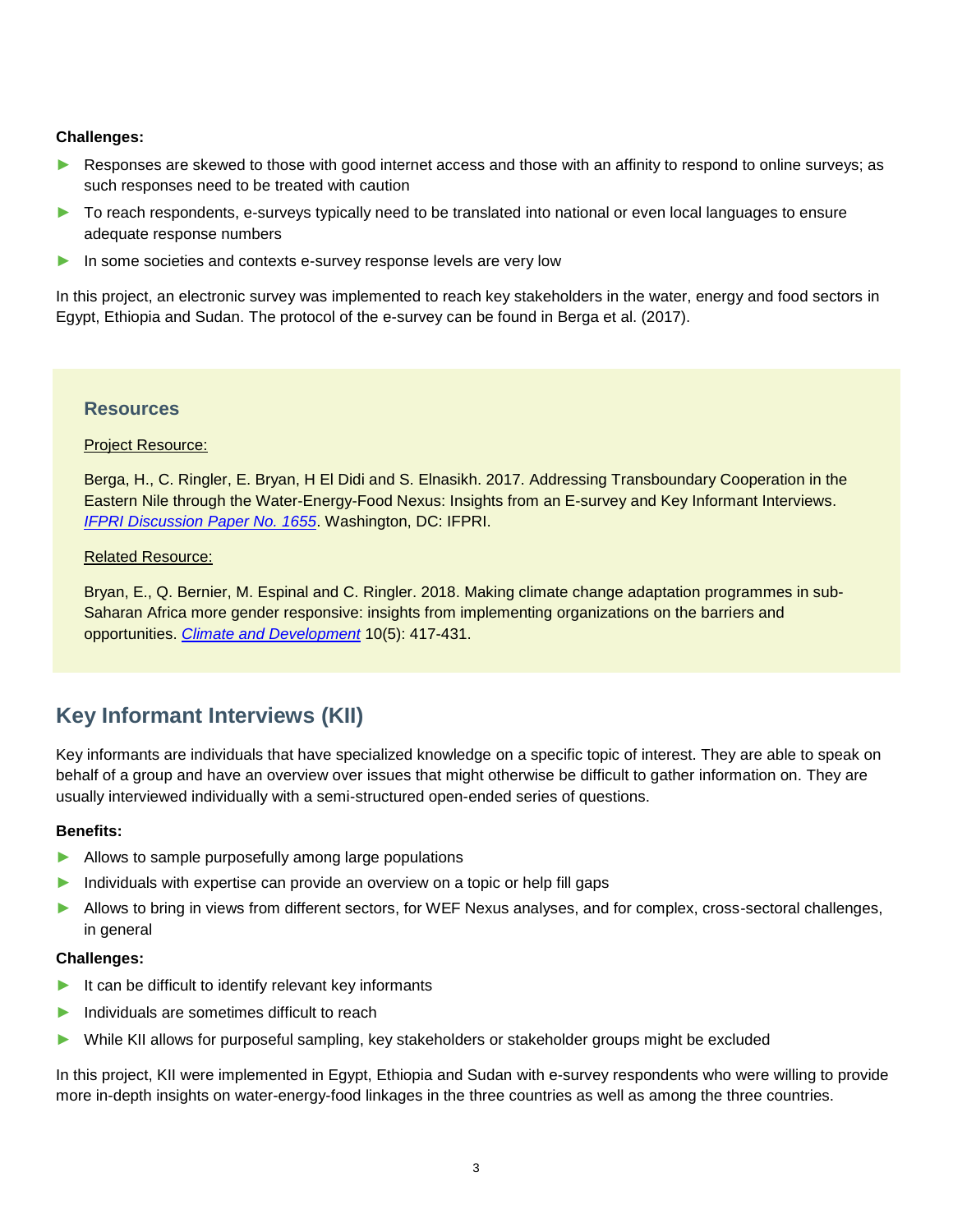# **Resources**

#### Project Resource:

Berga, H., C. Ringler, E. Bryan, H El Didi and S. Elnasikh. 2017. Addressing Transboundary Cooperation in the Eastern Nile through the Water-Energy-Food Nexus: Insights from an E-survey and Key Informant Interview[s.](http://ebrary.ifpri.org/cdm/ref/collection/p15738coll2/id/131342)  *[IFPRI Discussion Paper No. 1655](http://ebrary.ifpri.org/cdm/ref/collection/p15738coll2/id/131342)*. Washington, DC: IFPRI.

#### Related Resource:

Aberman, Noora-Lisa; Birner, Regina; Haglund, Eric; Ngigi, Marther; Ali, Snigdha; Okoba, Barrack; Koné, Daouda and Alemu, Takei 2014. Understanding the policy landscape for climate change adaptation: A cross-country comparison using the Net-map method. *[IFPRI Discussion Paper 1408.](http://ebrary.ifpri.org/cdm/ref/collection/p15738coll2/id/128928C.)* Washington, D.C.: IFPRI.

# **Focus Group Discussions (FGDs)**

Focus Group Discussions (FGDs) consist of a group discussion of approximately 6 - 12 persons guided by a facilitator, during which group members discuss a series of guided topics or questions. The purpose of FGDs is to obtain in-depth information on concepts, perceptions, and ideas of a group in relation to a specific topic, such as the WEF Nexus. FGDs can be useful to: (1) explore problems in greater depth, investigating its possible causes; (2) elicit perspectives of particular groups (e.g. women and men); (3) collect data and insights for models or other quantitative tools; (4) help understand and solve unexpected problems in interventions and understand complex, underlying causes of phenomena; and (5) explore controversial topics.

#### **Benefits:**

- ► FGDs are cost- and time-efficient allowing to elicit information from groups rather than individuals
- ► They can help identify underlying power structures and structures in populations that might otherwise not be known
- ► They can identify hitherto unforeseen linkages and problems

#### **Challenges:**

- ► Causality is generally not known
- Information cannot be linked back to individuals and follow up can thus be difficult
- ► FGDs do not lend themselves to highly sensitive topics

In this project, gender-disaggregated FGDs were implemented in Gebezermariam and Bichena Debir in Amhara, and Sire Morose in Oromia, Ethiopia, using the Actor, Resources, Dynamics, and Interactions (ARDI) method (Etienne et al. (2011)). The ARDI method was used to co-conceptualize WEF nexus systems according to gender types through a series of focus group discussions and workshops, where male and female farmers were aided by facilitators to collectively articulate a mental model of a particular WEF nexus system.

### **Resources**

#### Project Resource: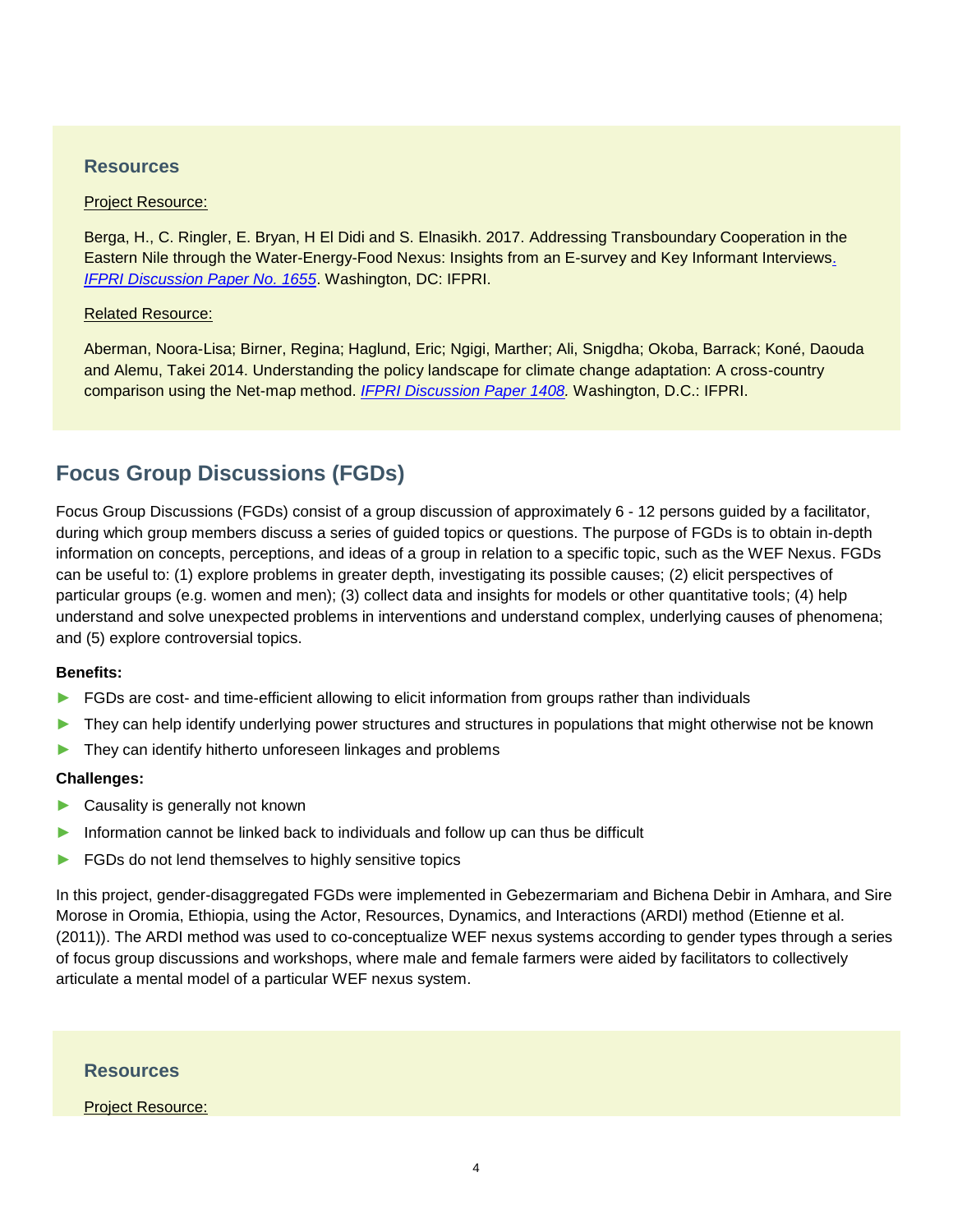Villamor, G. B., Guta, D., Djanibekov, U., and A. Mirzabaev. 2018. Gender specific perspectives among smallholder farm households on water-energy-food security nexus issues in Ethiopia, ZEF – *[Discussion Papers](https://www.zef.de/uploads/tx_zefportal/Publications/zef_dp_258.pdf)  [on Development Policy No. 258](https://www.zef.de/uploads/tx_zefportal/Publications/zef_dp_258.pdf)*. Bonn: Center for Development Research.

#### Related Resources:

Etienne, M., D. R. Du Toit, and S. Pollard. 2011. ARDI: A co-construction method for participatory modeling in natural resources management. *[Ecology and Society](https://www.ecologyandsociety.org/vol16/iss1/art44/)* 16(1): 44.

Stein, C.; Barron, J.; Nigussie, L.; Gedif, B.; Amsalu, T.; Langan, S. 2014. Advancing the water-energy-food nexus: social networks and institutional interplay in the Blue Nile. Colombo, Sri Lanka: IWMI. CGIAR Research Program on Water, Land and Ecosystems (WLE). 24p. *[WLE R4D Learning Series 2](http://www.iwmi.cgiar.org/Publications/wle/r4d/wle_research_for_development-learning_series-2.pdf)*.

# **QUANTITATIVE METHODS**

Quantitative tools include both simulation and econometric analysis methods. Both rely on the collection of large amounts of data that are then analyzed using mathematical or statistical techniques to develop or understand inter-relations and future developments between variables in the population of interest. Simulation models generally simulate alternative futures based on a base year or in comparison to a baseline or reference case. Simulation models can simulate a single sector, such as energy supply and demand, or food and water supply and demand, but also the interlinkages across these three sectors, although WEF simulation models that provide equal weight to all three sectors are not yet available. The best known and established models are single-sector focused.

Econometrics is an established approach to the discrete choice problems using statistical methods, which are typically applied to household or individual surveys with underlying questionnaires that include generally fixed response options. Data are analyzed using statistical or econometric techniques using statistical packages for data analysis, such as STATA or SPSS. In the WEF context, econometric analyses can provide insights on linkages across the water, energy and food sectors as they are experienced by households or individuals in the household.

Quantitative methods have both pros and cons. The benefits of using econometric techniques include their ability to capture sufficiently large sample sizes so that data can be representative of the populations of interest, as well as their ability, sometimes, to infer causality. Data of interest are often available as secondary data, although there are few, if any, household survey data focused on addressing WEF Nexus topics. Both econometric and simulation modeling provide data that are of interest to decision makers. Challenges of using quantitative methods include the need to collect large volumes of data, and the lack of nuances in responses in survey data, or the lack of details or variations in years of data availability for simulation modeling.

# **Global Computable General Equilibrium (CGE) Modeling cum Partial Equilibrium (PE) Modeling**

A global CGE model represents the global economy-wide structure of production, demand and international trade at regionally and sectorally disaggregated levels. As the spatial disaggregation level of global CGE models is limited and as the representation of biophysical constraints is generally limited to non-existent, a linkage with a more spatially and subsectorally disaggregated Partial Equilibrium (PE) model can improve insights for Nexus analysis. PE models take into consideration only a part of the market to attain equilibrium. For example, food supply and demand models clear markets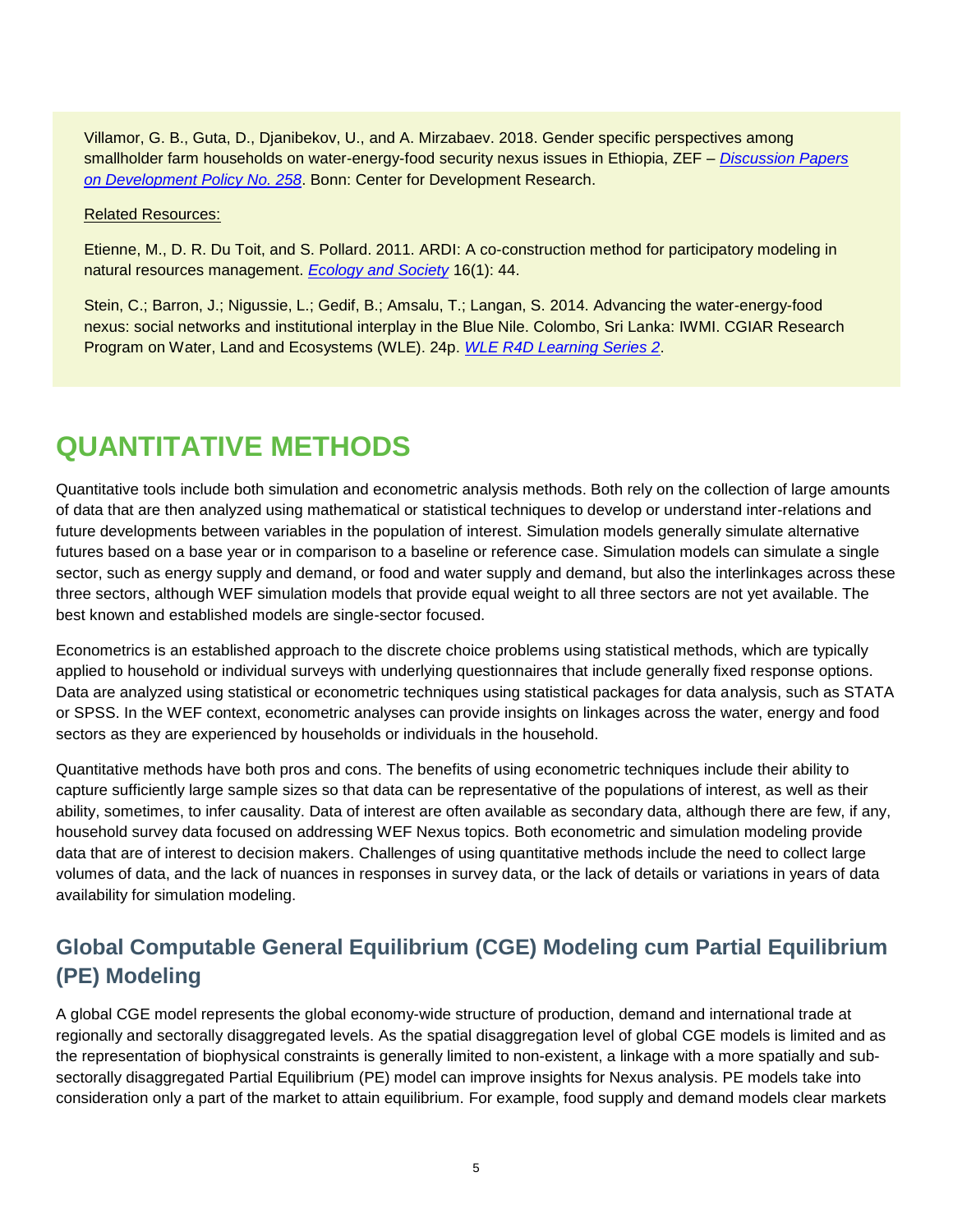for agricultural commodities but take income levels as well as prices in other markets as a given. This simplification allows PE models to develop much greater granularity for the specific sector they have been developed for.

### **Benefits:**

- ► Allows to assess economy-wide impacts of interventions in the WEF space
- ► Can provide important insights for policies and interventions geared by providing insights on regionally and nationally disaggregated impacts on water, energy and food security and selected environmental impacts.
- ► Results from CGE and PE models can be easily communicated to policymakers due to the quantitative and economywide insights on welfare, income and WEF securities.

### **Challenges:**

- ► CGE and PE models are highly data intensive and generally require years to develop and constant maintenance
- ► CGE and PE models can represent important biophysical and economic linkages, but it remains challenges to incorporate and assess all important linkages. An example is feedback effects for climate change from changes in agricultural practices as a result of an intervention in the water or energy sectors
- ► The use of CGE and PE models for Nexus analysis requires substantial capacity development of end users
- ► Due to data limitations, some results are only available at the regional and not at the national or sub-national levels where they might be needed or most relevant

In this project, the global CGE model GLOBE, an extended recursive-dynamic version of the comparative-static GLOBE model, was linked with IFPRI's International Model for Policy Analysis of Agricultural Commodities and Trade (IMPACT) version 3 PE model. The CGE model, in addition to incorporating capital accumulation, population growth, labor force growth and technical progress, features a detailed representation of the technical substitution possibilities in the power sector. IMPACT3 is a modular integrated assessment model, linking information from climate models, crop simulation models and water models to a global, partial equilibrium, multimarket model centered on the agriculture sector. The multimarket model simulates the operation of national and international markets, solving for production, demand, and prices that equate supply and demand across the globe. The joint application of both models allowed to assess interlinkages across the WEF sectors as a result of a shock, specifically considered here was a carbon tax on fossil fuels.

## **Resources**

#### Project Resource:

Ringler, C., D. Willenbockel, N. Perez, M. Rosegrant, T. Zhu and N. Matthews. 2016. Global linkages among energy, food and water: an economic assessment. *[Journal of Environmental Studies and Sciences:](https://link.springer.com/article/10.1007/s13412-016-0386-5)* 6(1): 161- 171.

#### Related Resource:

Willenbockel, D., S. Robinson, D. Mason d'Croz, M.W. Rosegrant, T. Sulser, S. Dunston and N. Cenacchi. 2018. Dynamic computable general equilibrium simulations in support of quantitative foresight modeling to inform the CGIAR research portfolio: Linking the IMPACT and GLOBE models. *[IFPRI Discussion Paper 1738](http://www.ifpri.org/publication/dynamic-computable-general-equilibrium-simulations-support-quantitative-foresight)*. Washington, DC.: International Food Policy Research Institute (IFPRI).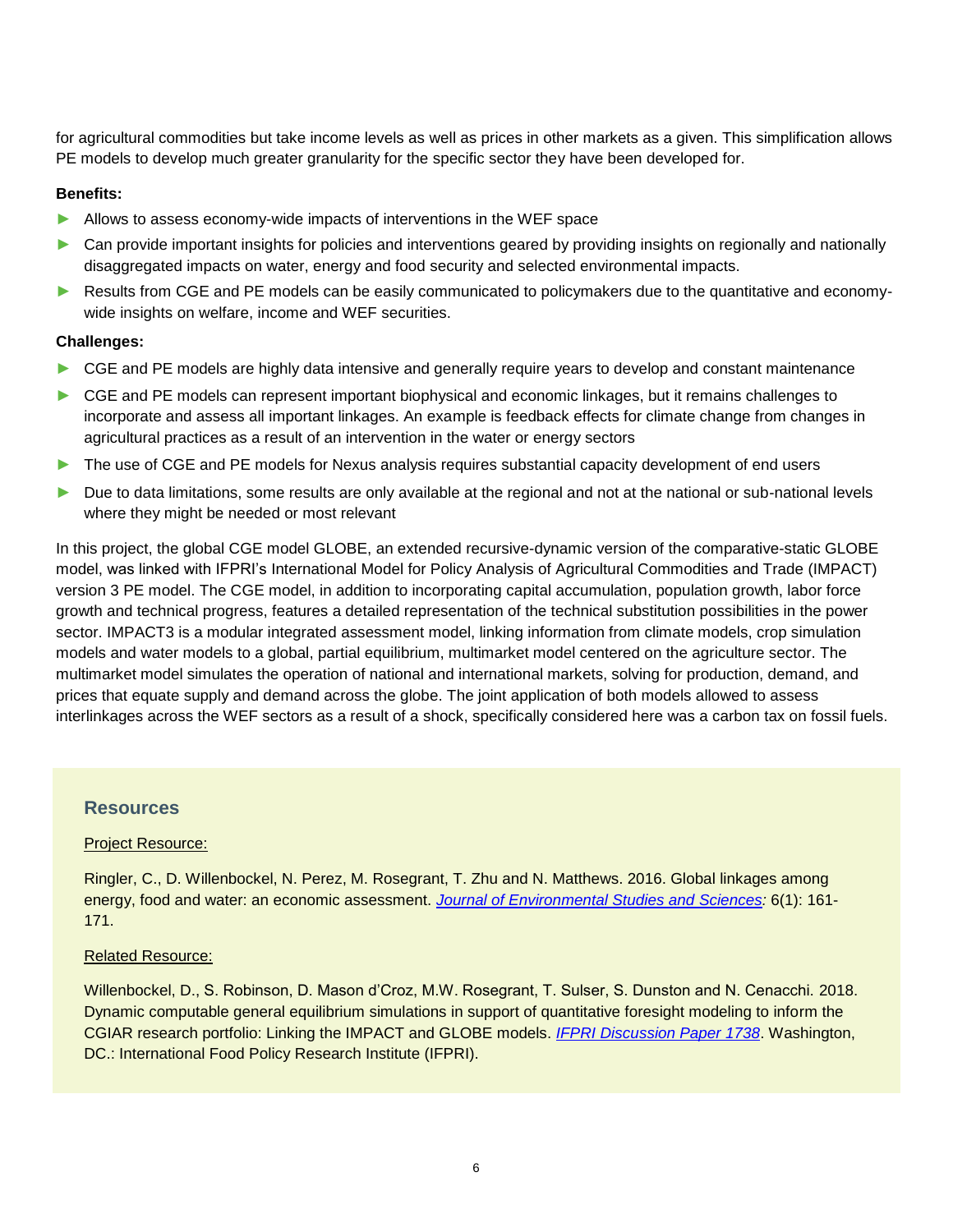# **Computable General Equilibrium (CGE) Modeling**

A CGE model represents the national economy-wide structure of production, demand and welfare simulating a competitive economy with flexible prices and market clearing conditions. The national economic structure is reflected in Social Accounting Matrix (SAM) data developed based on the most recent input-output tables and supported by various other macro- and micro-level datasets. Agents represented in the CGE model are consumers who maximize utility, producers who maximize profits, and the government. The economy is connected to the rest of the world via trade and capital flows. The evolution of the economy over time is described by a sequence of single-period static equilibria connected through capital accumulation, changes in the supply of labor and agricultural land, and sector specific technical progress. This project developed a national CGE modeling framework that directly links to water and energy models (Figure 1). For this, three component models were linked with a dynamic recursive CGE model (DCGE): A hydrological model, a river basin management and crop model and an energy systems model (MARKAL or TIMES). The DCGE connects the energy and biophysical components and allows to analyze the impacts of changes in water and energy supply on the economy as a whole and on poverty and income distribution. The DCGE can be used to design water and energy sector and broader economic policies and strategies to support Nexus analysis.



#### **Figure 1** Nexus implementation in the Sudanese CGE model

**Source:** Al Riffai et al. (2017).

#### **Benefits:**

- A CGE model is a government investment planning tools. Linking WEF components with such a modeling system can reach government planning entities, such as Ministries of Finance, relatively easily, and thus can enhance policy uptake.
- ► A CGE model allows to assess the impact of alternative WEF strategies on the overall economy and welfare, parameters that are of similar interest to government planning entities.

## **Challenges:**

- ► Ensuring that the biophysical details do not get aggregated, averaged or lost can be a major challenge in such modeling efforts.
- ► Temporal and spatial boundaries of biophysical models generally do not coincide with those of administrative planning bodies, and maintaining spatial granularity remains a challenge.

The CGE Nexus model was implemented differentially in the different countries of the Easter Nile Basin. For example, in the Sudan, the key Nexus constraints relate to the water and food sectors as they are affected by climate change. Figure 2 describes the CGE-Nexus specification used for the Sudanese case study.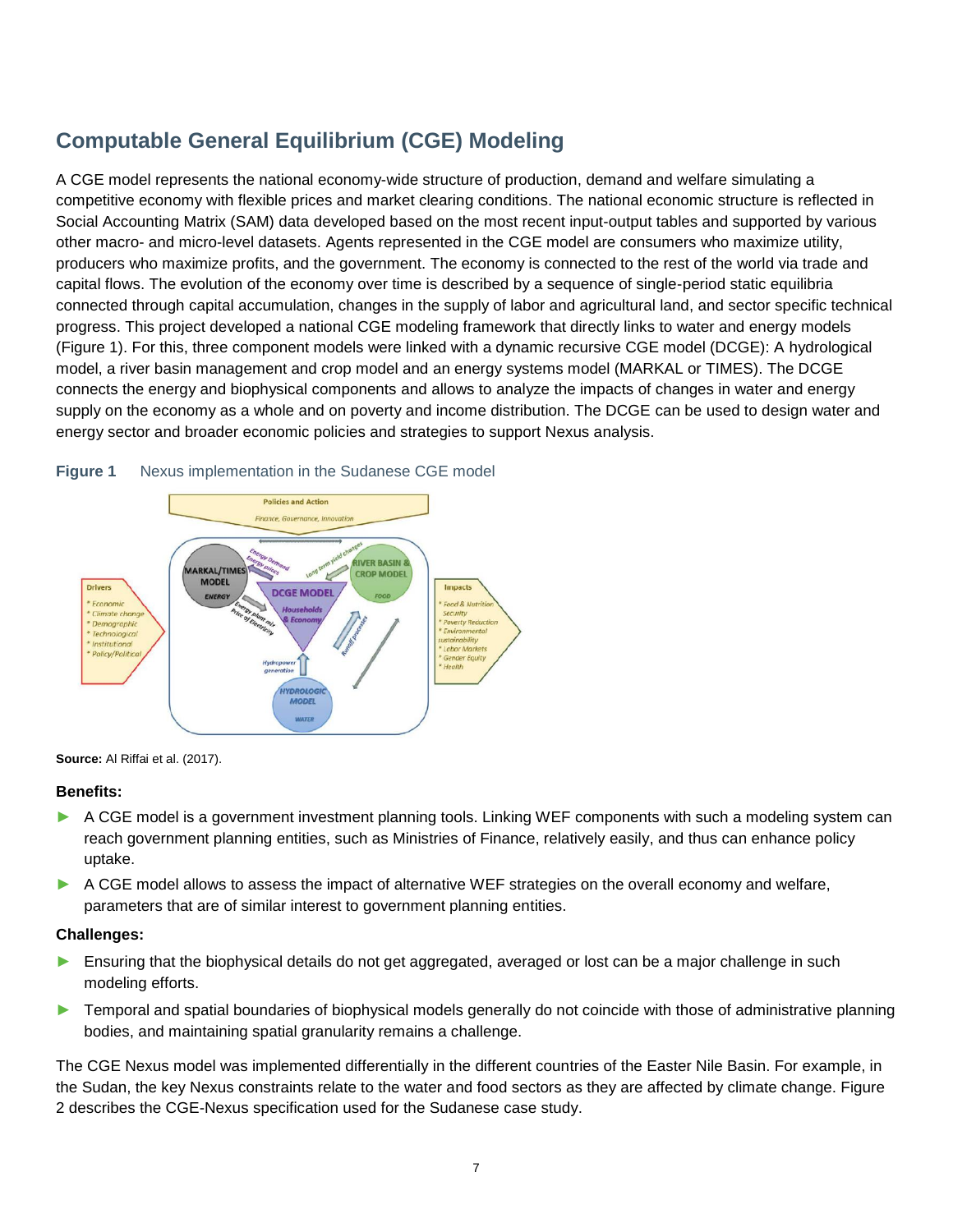



# **Resources**

### Project Resources:

Siddig, K., D. Stepanyan, T. Zhu, M. Wiebelt and H. Grethe. 2018. Climate Change and Agriculture in the Sudan: Impact pathways beyond changes in mean rainfall and temperature. *[MENA RP Working Paper 13](http://ebrary.ifpri.org/cdm/ref/collection/p15738coll2/id/132833)*. Washington, D.C. and Cairo, Egypt: IFPRI.

Al-Riffai, P., Breisinger, C., Mondal, A., Ringler, C., Wiebelt, M. and T. Zhu. 2017. Linking the Economics of Water, Energy, and Food: A Nexus Modeling Approach. *[Egypt SSP Working Paper 04](https://www.ifw-members.ifw-kiel.de/reference_catalog/lookupObject?uuid=86adac875ea818361e3173459ce375c4)*. Washington DC: IFPRI.

Al-Riffai, P., S. Moussa, A. Khalil; F. Hussein, E. Serag, N. Hassan, A. Fathy, A. Samieh, M. ElSarawy, E. Farouk, S. Souliman, and A. Abdel-Ghafour. 2016. A disaggregated social accounting matrix: 2010/11 for policy analysis in Egypt. *[Egypt SSP Working Paper 02](http://ebrary.ifpri.org/cdm/ref/collection/p15738coll2/id/130736)*. Washington, DC and Cairo, Egypt: IFPRI.

Siddig, Khalid; Elagra, Samir; Grethe, Harald; and Mubarak, Amel. 2018. A Post-separation Social Accounting Matrix for the Sudan. *[MENA RP Working Paper 8](http://ebrary.ifpri.org/cdm/ref/collection/p15738coll2/id/130736)*. Washington, D.C. and Cairo, Egypt: IFPRI.

# **Energy Modeling (MARKAL/TIMES/LEAP)**

Energy systems models include energy balance or accounting models, such as the Long-range Energy Alternatives Planning System (LEAP) and energy flow models that include a reference energy system that depicts all activities involved in the production, conversion and utilization of energy for a specific country or region. MARKAL (Market Allocation Model) and TIMES are examples of this type of energy systems models. They allow incorporation of existing as well as future technologies in the system and to assess economic and environmental impacts of alternative energy development pathways. Such models can be loosely connected with CGE models. This project also used economic optimization modeling using GAMS to study the potential of decentralized energy uptake in Ethiopia.

## **Benefits:**

► Energy systems model provide useful insights into energy balances (LEAP) and energy flows (MARKAL/TIMES)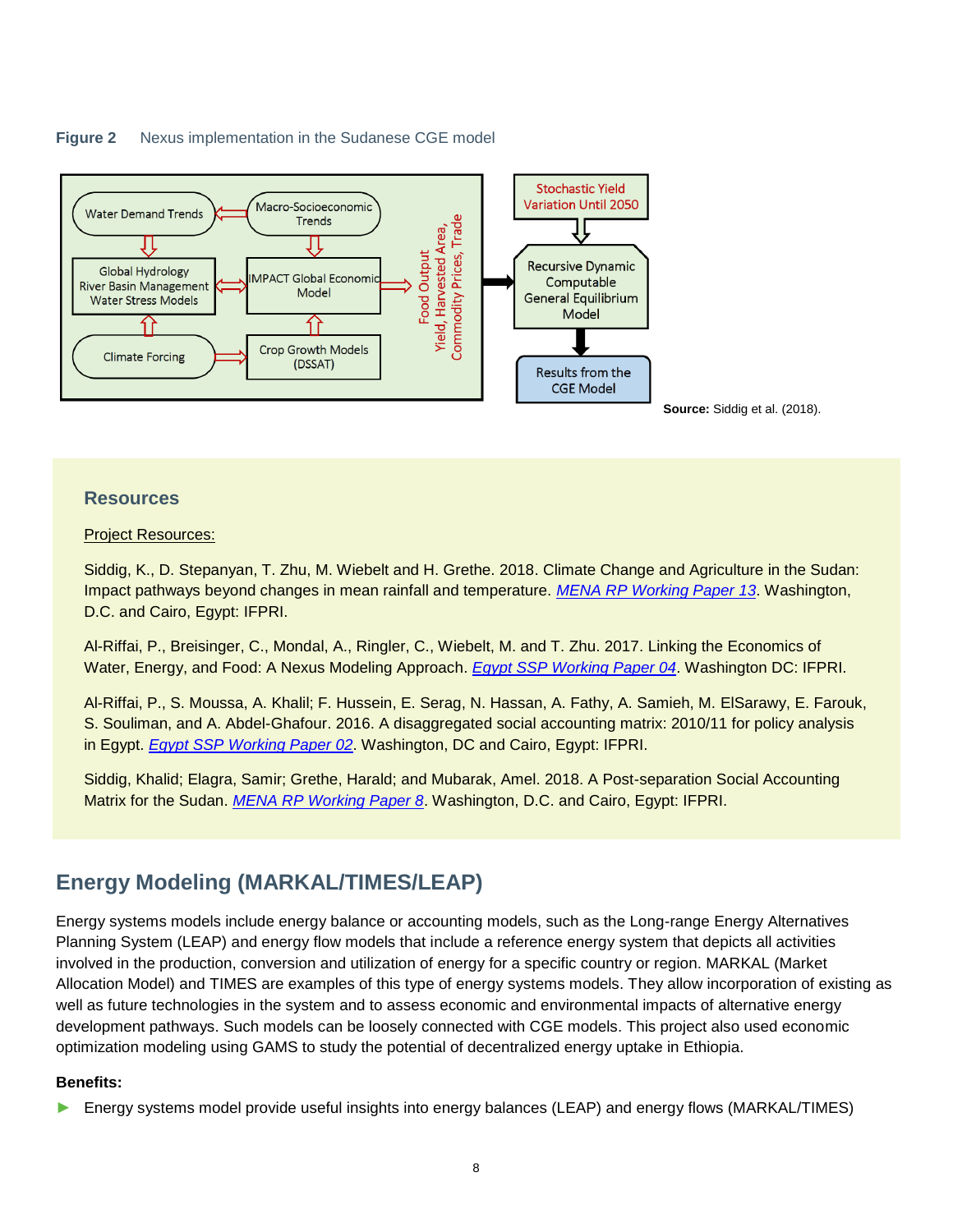- ► Optimization models, such as MARKAL/TIMES allow the assessment of impacts on least-cost energy development strategies in response to changes in costs and prices and new technology development
- ► Economic optimization models, such as GAMS, support the modeling of the informal and decentralized energy sector based on household survey data

#### **Challenges:**

- ▶ Data needs and skill requirement are high for MARKAL and TIMES models
- ► Informal sector energy use is not depicted in standard models (but can be assessed in custom-built models)
- ► Energy technologies are modeled assuming that water resources are available and of sufficient quality. To overcome this challenge such models can be linked with water and food sector models.

This project used LEAP, MARKAL and TIMES to analyze alternative energy development strategies in Egypt and Ethiopia as well as the potential benefit from inter-regional trade in the Eastern Nile Basin. It also developed a GAMS model to assess decentralized energy options in Ethiopia.

# **Resources**

#### Project Resources:

Mondal, A.H., C. Ringler, P. Al-Riffai, H. Eldidi, C. Breisinger, and M. Wiebelt. 2019. Long-Term Optimization of Egypt's Power Sector: Policy Implications. *[Energy](https://doi.org/10.1016/j.energy.2018.10.158)*. 166(1): 1063-1073.

Mondal, Md. A. H., E. Bryan, C. Ringler and M. Rosegrant. 2017. Ethiopian power sector development: Renewable based universal electricity access and export strategies: *[Renewable and Sustainable Energy Reviews](http://dx.doi.org/10.1016/j.rser.2016.10.041)* 75: 11-20.

Mondal, Md. A. H., E. Bryan, C. Ringler, D. Mekonnen and M. Rosegrant. 2018. Ethiopian energy status and demand scenarios: Prospects to improve energy efficiency and mitigate GHG emissions. *[Energy](https://www.sciencedirect.com/science/article/pii/S0360544218302950?via%3Dihub)* 149: 161-172.

Mondal, A.H. and C. Ringler. Long-term optimization of Eastern Nile Basin regional power sector development: Implications of RETs and cross-border electricity trading. *Under preparation*.

Mirzabaev A., U. Djanibekov, D. Guta and M. Bekchanov (2018). Impacts of decentralized energy use along the Water-Energy-Food Security Nexus in the rural areas of the Nile River Basin in Ethiopia. Case Study Report, Center for Development Research (ZEF), Bonn, Germany. Mimeo.

# **Hydro-Economic Modeling (HEM)**

HEM models typically need a network flow diagram, a series of hydrological data, information on water supply and hydropower infrastructure and operations, information on water demand, information on irrigated crop production, and information on economic costs and benefits of all sectoral water uses modeled. Water demand typically includes irrigation demands (the largest water user in many developing country settings), as well as non-irrigation demands (e.g. domestic and industrial uses) and environmental demand (such as for instream flows). As water allocation processes are subject to institutions and rules these should also be collected and incorporated into the modeling, as feasible.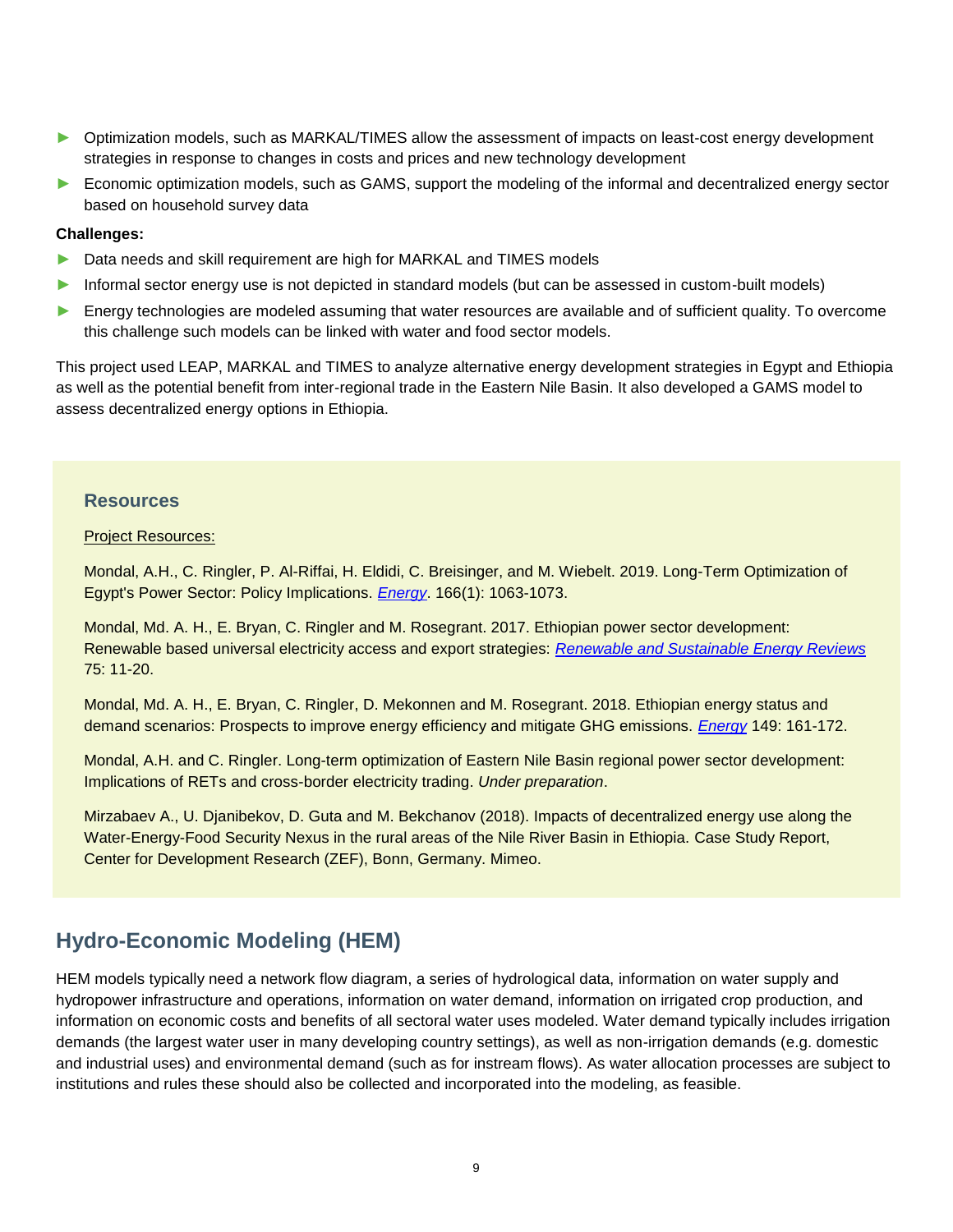## **Benefits:**

- ► A river basin is a quintessential WEF Nexus entity as water is withdrawn from and returns to basin water bodies following its use in irrigated agriculture, hydro-electric generation, and domestic and industrial uses, or has important instream environmental uses
- ► Results from river basin models can be used straightforwardly for communication with river basin organizations, such as ENTRO or NBI, which are familiar with both input data and typical model outputs
- ► Allows to bring in views from different sectors, for WEF Nexus analyses, and for complex, cross-sectoral challenges, in general

#### **Challenges:**

- ► It can be challenging to obtain adequate data for water usage in the domestic and industrial sectors and to identify and model environmental needs and impacts from interventions in the WEF sectors
- ► Both the food and the energy sectors are only partially represented in most HEM, as some renewables (wind/solar) and some non-renewables (coal/gas) are not directly linked to river basin nodes or their water uses are not available. In the food sector. HEM typically focus on irrigated crops, but in many locations rainfed crops continue to dominate food production patterns

The HEM updated and expanded for this project is a transboundary optimization model that maximizes the economic benefits from crop and hydropower production through optimal regulation and allocation of water flows over time, space, and crop activities.

# **Table 2** Typical HEM Outputs

| Category                       | <b>Outputs</b>                                                                                                                                                                                       |
|--------------------------------|------------------------------------------------------------------------------------------------------------------------------------------------------------------------------------------------------|
|                                | Water balance                                                                                                                                                                                        |
| <b>Water Management</b>        | Flow by location and time<br>Reservoir storage, reservoir evaporation<br>Water withdrawals, return flows<br>$\bullet$<br><b>Water allocation</b><br>Water use by sector, location, time<br>$\bullet$ |
| Agriculture<br>٠               | Crop area, yield, and production                                                                                                                                                                     |
| <b>Hydropower</b><br>$\bullet$ | <b>Hydropower production</b><br>$\bullet$                                                                                                                                                            |
| Economic benefits              | Benefits from water use (monetary)<br>$\bullet$<br>Shadow value of water, by location and time                                                                                                       |

# **Resources**

Project Resource:

Berga H. 2018. The Water-Energy-Food Nexus in the Eastern Nile Basin: Transboundary Interlinkages, Climate Change and Scope for Cooperation (submitted to University of Bonn dissertation committee). Defense January 25, 2019.

Berga H and C. Ringler. 2017. The Water-Energy-Food Nexus: Opportunities for the Eastern Nile. *Ppt.*

#### Related Resource: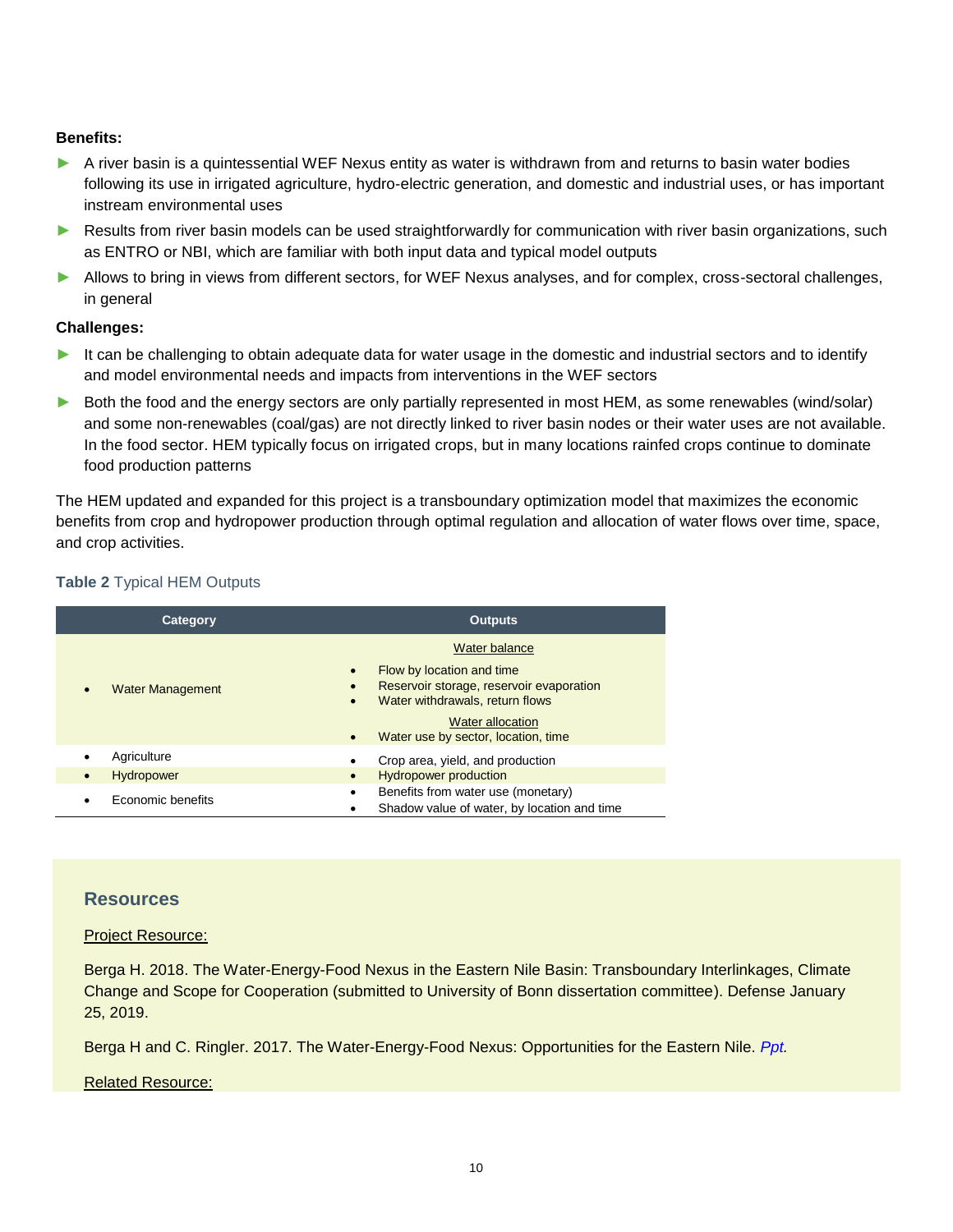Arjoon, D., Y. Mohamed, Q. Goor and A. Tilmant. 2014. Hydro-economic risk assessment in the eastern Nile River basin. *Water Resources and Economics* 8: 16-31.

# **Gendered Agent-based Modeling (Gen-ABM)**

Agent-based models (ABMs) simulate the actions and interactions of autonomous agents (both individual or collective entities such as organizations or groups) with a view to assessing their effects on the system as a whole. Gendered ABMs focus on differential actions of women and men in households or larger groups. ABMs typically include: (1) numerous agents specified at various scales; (2) decision-making heuristics; (3) learning rules or adaptive processes; (4) an interaction topology; and (5) an environment. They are generally implemented as computer simulations that show or test how changes in individual behaviors will affect the system's emerging overall behavior.

## **Benefits:**

- ▶ ABMs can provide insights into the collective behavior of agents
- ► ABMs are highly flexible in development and application and are used in numerous disciplines
- ► Given their flexibility they are highly suitable to assess Nexus interactions

### **Challenges:**

- ► Given the flexibility of ABM development, replicability is a challenge
- ▶ ABM verification, calibration and validation are also constraints
- ▶ Adequate description of agent interactions can be highly data intensive

This project developed the first ever gendered agent-based model to understand the food-energy-land nexus system in response to the specific decisions of male- and female-headed households in two case study sites of Ethiopia based on the ABM framework depicted in Figure 3.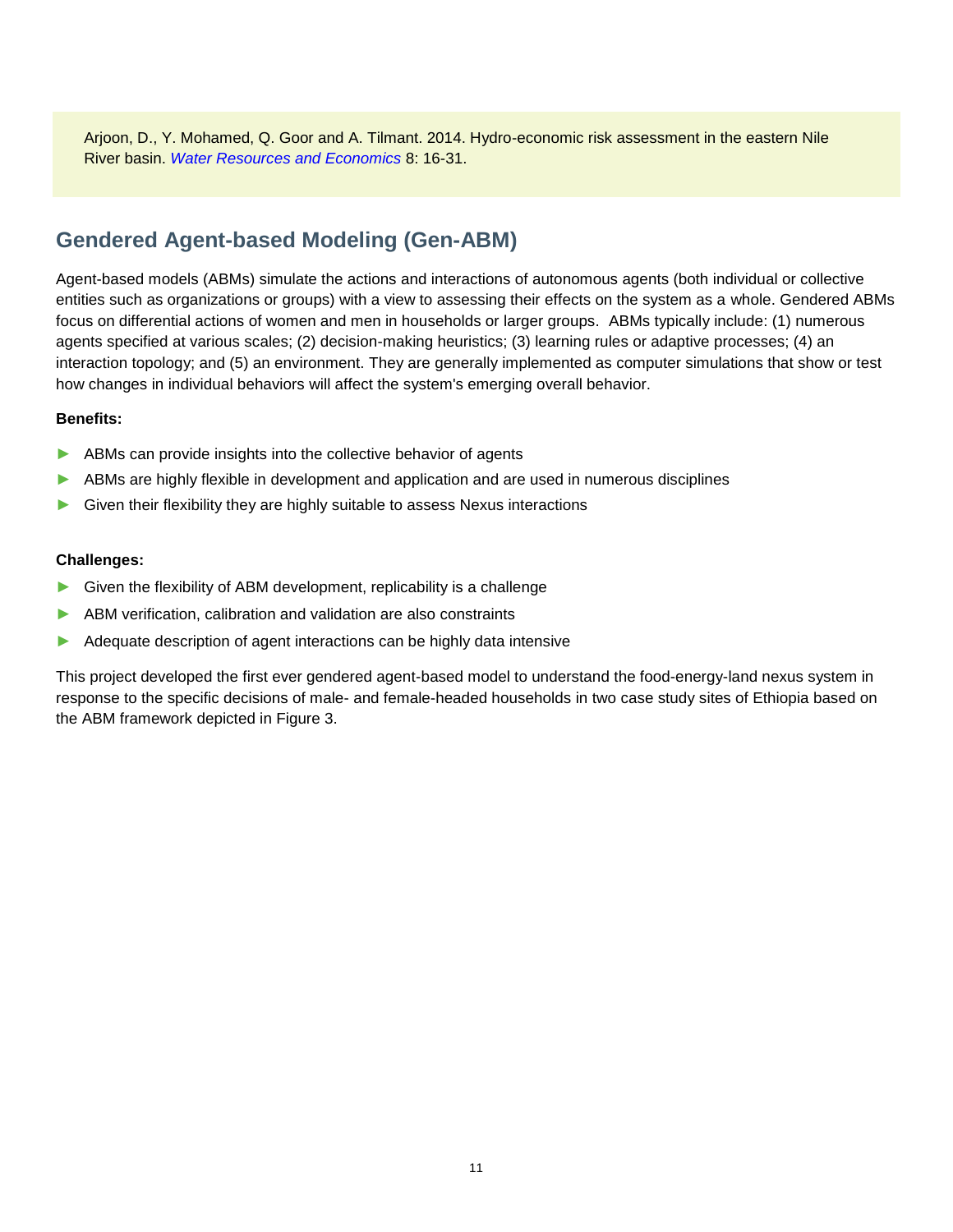## **Figure 3** Gendered ABM framework, Ethiopia case study





### **Resources**

#### Project Resources:

Villamor, G. B. Gender specific perspectives among smallholder farm households on water-energy-food security nexus issues in Ethiopia. Under review.

Villamor, G.B., D. Guta, U. Djanibekov, and A. Mirzabaev. 2018. Gender specific perspectives among smallholder farm households on water-energy-food security nexus issues in Ethiopia. *[ZEF Discussion paper series No. 258](https://www.zef.de/uploads/tx_zefportal/Publications/zef_dp_258.pdf)*. Bonn: Center for Development Research.

# **Econometric Approaches**

Econometric analysis applies statistical methods for inferring relationships and causality among variables of interest often using large volumes of primary (e.g. household surveys) or secondary data (e.g. statistical data). Econometric analysis is an empirical way for testing theoretical hypotheses. There are numerous econometric techniques which can be applied depending on the nature of the dataset and variables. The major sources of data used in econometric analysis are of three types: cross-sectional (data on many subjects at one point of time), panel (data on many subjects at two or more points of time), and time series (sequence of data on subjects over many points in time). Econometric techniques follow these three types of data sources. All three types of data analyses can be used for Nexus-related studies. However, most econometric studies of the Nexus have used cross-sectional data sources.

#### **Benefits:**

- ► Obtain information about Nexus trade-offs and synergies which are representative at regional or national scales
- ► Quantitatively explore variations over time, when panel data are available
- ► Go beyond potentially spurious correlations to infer causality